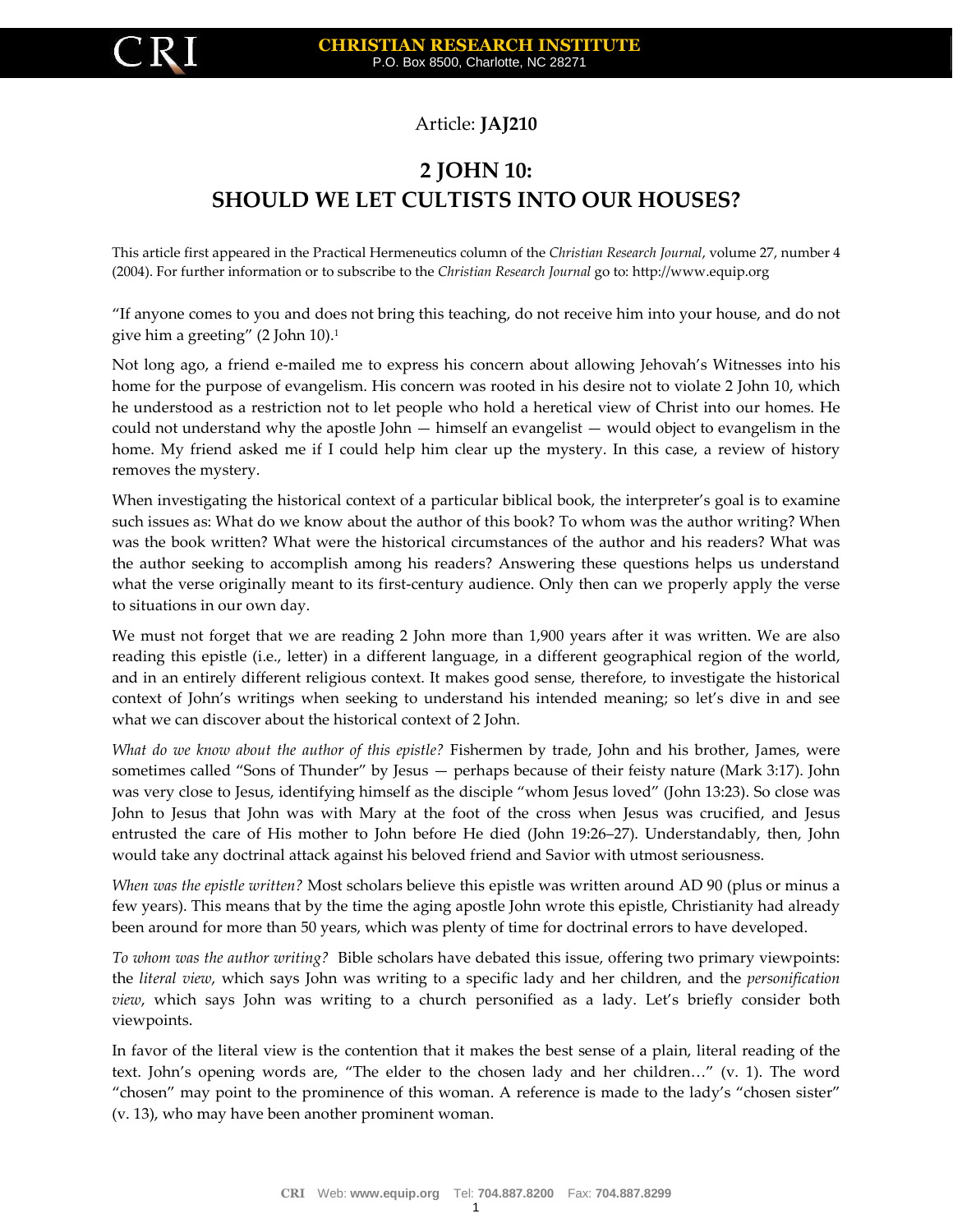The other view is that John personified a particular church as a "chosen lady" and her members as "children" in this epistle. The fact that the church is elsewhere referred to as the "bride of Christ" shows that using feminine terms to speak of the church is appropriate (e.g., Eph. 5:22–33; 2 Cor. 11:2; Rev. 19:7). In favor of this view is the argument that John says "all who know the truth" love this "lady" (v. 1), which may fit better with a local church than a particular woman. The exhortation in verse 5, moreover, that we should "love one another" seems strangely inappropriate as an exhortation to a woman and her children, but would be perfectly fitting in a church context. The closing greeting — "the children of your chosen sister greet you"  $(v. 13)$  — would also make sense in terms of members of one church sending greetings to another church. Proponents of this view argue that John may have written this way to protect church members in the event that the epistle ended up in the hands of Roman persecutors. If the letter were discovered, the Romans would think nothing more than that this epistle was a private letter to a friend, and then the church would be safe.

*What were the historical circumstances of the author and his readers?* In all three of his epistles, John seems to have been dealing with an early strain of a heretical belief known as *Gnosticism*. Gnostic teachers apparently were trying to conduct an itinerant ministry in some of the churches overseen by John.

John's main concern in his second epistle was the Gnostic denial of the humanity of Christ. The root of the problem was the Greek idea that the spiritual and material (physical) realms are entirely separate and have nothing to do with each other. In this line of thinking, spirit is good but matter is evil. Some false teachers, therefore, argued that the spiritual Christ could not have actually become human.

The Gnostics denied Christ's humanity in two ways. Some, called Docetists, claimed that Jesus had only the appearance of flesh, without substance or reality (like a phantom). ("Docetism" comes from a Greek word, *dokeo*, meaning "to seem" or "to appear.") Jesus' suffering and death on the cross, they said, was not real, for the body was not real.

Other Gnostics, following the lead of Cerinthus, believed the spiritual Christ entered into a human (physical) Jesus at the time of his baptism (in the form of a dove) and left the human Jesus before the crucifixion. History reveals that Cerinthus lived in Ephesus toward the end of the first century, which was also where the aged apostle John lived. Irenaeus (AD 130–200) tells us that John specifically directed his Gospel against Cerinthus (e.g., John 1:14; 20:19–31).<sup>2</sup> John's epistles also effectively refute Gnostic heresy (e.g., 1 John 2:22; 4:2–3; 5:1; 2 John 7).

*What was the author seeking to accomplish among his readers?* John's goal in this epistle was to commend truth (notice that the word "truth" is mentioned five times in the first four verses) and to warn against deceivers who taught heresy concerning Christ — more specifically, the heresy of denying that Christ came in the flesh (v. 7). John, therefore, warned, "If anyone comes to you and does not bring this teaching, do not receive him into your house, and do not give him a greeting" (v. 10).

The backdrop to understanding John's warning in the early days of Christianity is the absence of centralized "church" buildings where believers could gather. Since such church buildings did not appear until the third century, meeting in homes was a necessity for the early believers. In the New Testament we are specifically told that a church met in Nympha's house (Col. 4:15), in Aquila and Prisca's house (Rom. 16:3–5; 1 Cor. 16:19), and in Philemon's house (Philem. 1–2; see also Acts 2:46; 5:42; 8:3; 12:12; 20:20). Such house-churches were widespread.

It was common for visiting religious teachers to be given a platform to deliver messages in housechurches. Such a platform, however, should *never* be given to one who teaches a heretical view of Christ — especially those who were as seriously errant regarding Christ as were the Gnostics. Seen in this context, John's warning in 2 John 10 takes on great significance. If such teachers were allowed to deliver their heretical message to a house-church, all the members of that church might become doctrinally confused, and this confusion might then spread to other neighboring house-churches like a disease. In order to prevent such doctrinal disease from spreading, John advised that false teachers were to be *quarantined* outside the church, with no access whatsoever. They were not even to be greeted (vv. 10–11),